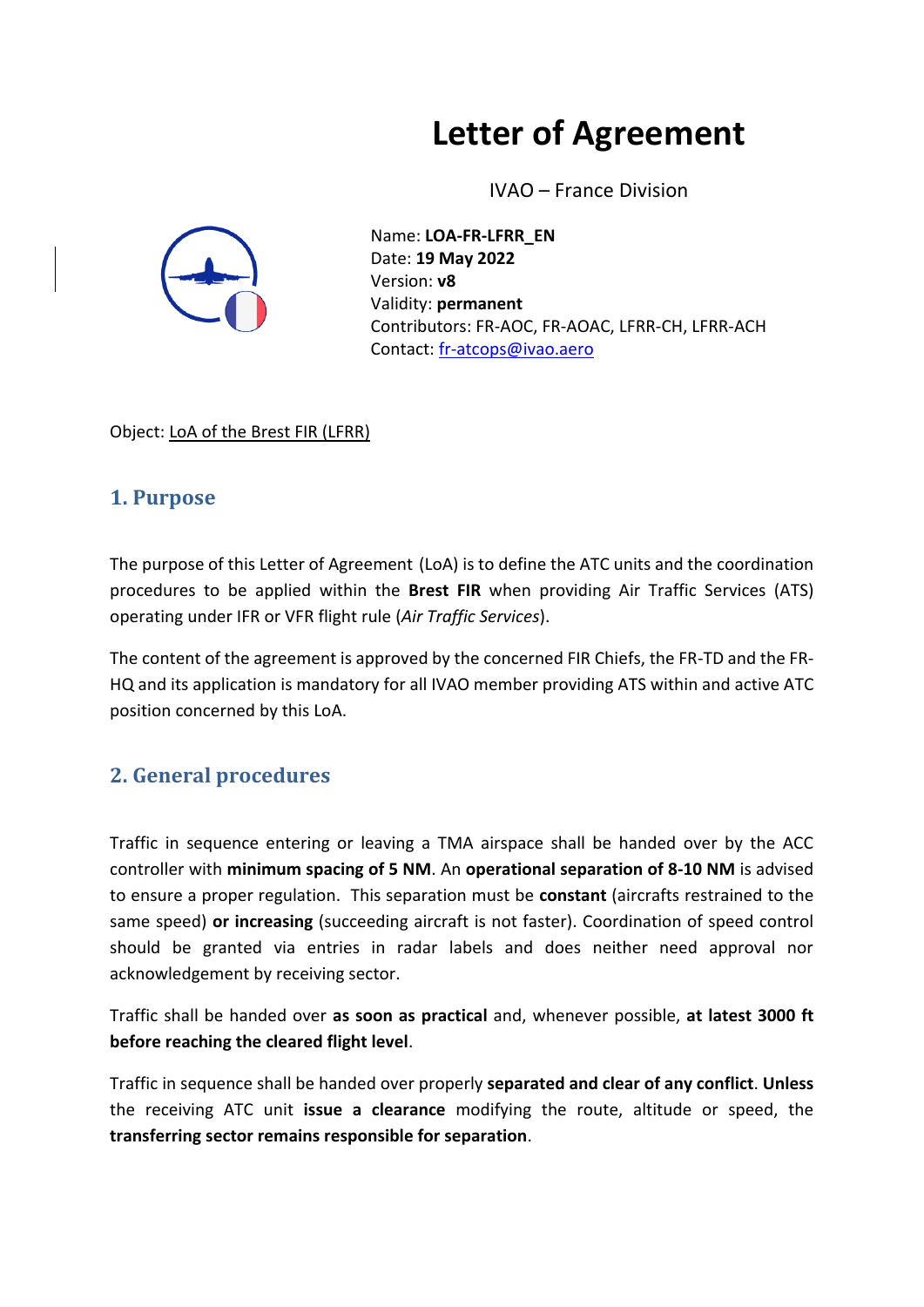## **3. ATC units description**

#### *3.1 The Area Control Center (ACC)*

The ATC unit in charge of FIR and UIR airspaces under the responsibility of Brest ACC is *Brest* **Control** and consists in only one primary sector (LFRR\_CTR). This ATC unit may be split into two subsectors (LFRR\_CTR and LFRR\_U\_CTR) under the condition specified in [ATC Rule](https://www.ivao.fr/en/pages/atc/rules#sector_h1_3) 4.3. The lateral and vertical boundaries of the airspace under the responsibility of the CTR are indicated in the figure and table below.

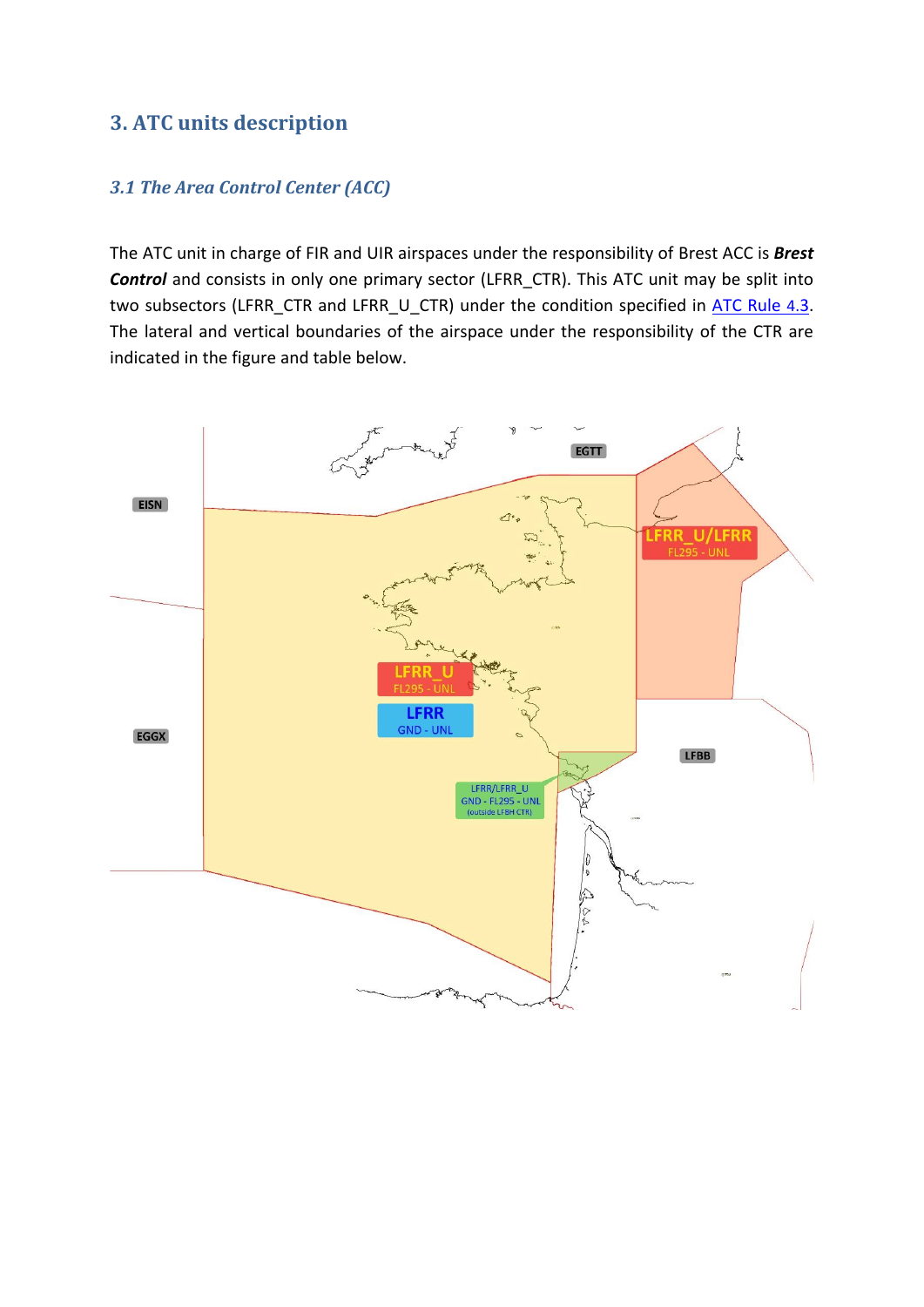The radio communication frequencies associated to the ACC positions are indicated below.

| <b>ATC Position</b>          | <b>Callsign</b> | <b>Frequency</b> | <b>Remarks</b>   |  |  |  |  |  |
|------------------------------|-----------------|------------------|------------------|--|--|--|--|--|
| <b>Primary Sector</b>        |                 |                  |                  |  |  |  |  |  |
| <b>Brest Control</b>         | LFRR CTR        | 119.825          | <b>SFC-UNL</b>   |  |  |  |  |  |
| <b>Secondary Sectors</b>     |                 |                  |                  |  |  |  |  |  |
| <b>Brest Control (Upper)</b> | LFRR U CTR      | 129.500          | <b>FL295-UNL</b> |  |  |  |  |  |

In the absence of the corresponding ATC units, ATS within the following airspaces are delegated to the ATC operating at the CTR position.

| <b>ATC Position</b>             | <b>Callsign</b> | <b>Delegated positions</b>                                                                                                                                                                                                                                                                                                                                                                        |  |  |  |  |
|---------------------------------|-----------------|---------------------------------------------------------------------------------------------------------------------------------------------------------------------------------------------------------------------------------------------------------------------------------------------------------------------------------------------------------------------------------------------------|--|--|--|--|
| <b>Primary Sector</b>           |                 |                                                                                                                                                                                                                                                                                                                                                                                                   |  |  |  |  |
| <b>Brest Control</b>            | LFRR CTR        | Iroise Approach (LFRB_APP and underlying positions)<br>Deauville Approach (LFRG_APP and underlying positions)<br>Lorient Approach (LFRH APP and underlying positions)<br>Landi Approach (LFRJ APP and underlying positions)<br>Lanvéoc Approach (LFRL APP and underlying positions)<br>Rennes Approach (LFRN APP and underlying positions)<br>Nantes Approach (LFRS APP and underlying positions) |  |  |  |  |
| <b>Secondary Sectors</b>        |                 |                                                                                                                                                                                                                                                                                                                                                                                                   |  |  |  |  |
| <b>Brest Control</b><br>(Upper) | LFRR U CTR      | None                                                                                                                                                                                                                                                                                                                                                                                              |  |  |  |  |

It is recalled that ACC provides FIS (Flight Information Service) within all delegated airspaces (including all aerodromes disposing of an AFIS position) within the limits of his skills and of the traffic load. If applicable, the ATC shall indicate on his ATIS whether FIS are provided.

Likewise, the delegation of Approach positions implies providing Tower and Ground services. However, the ACC may limit the delivery of his services to essential clearances (startup, taxi, takeoff and landing) and release traffic on UNICOM when clear of possible conflicts.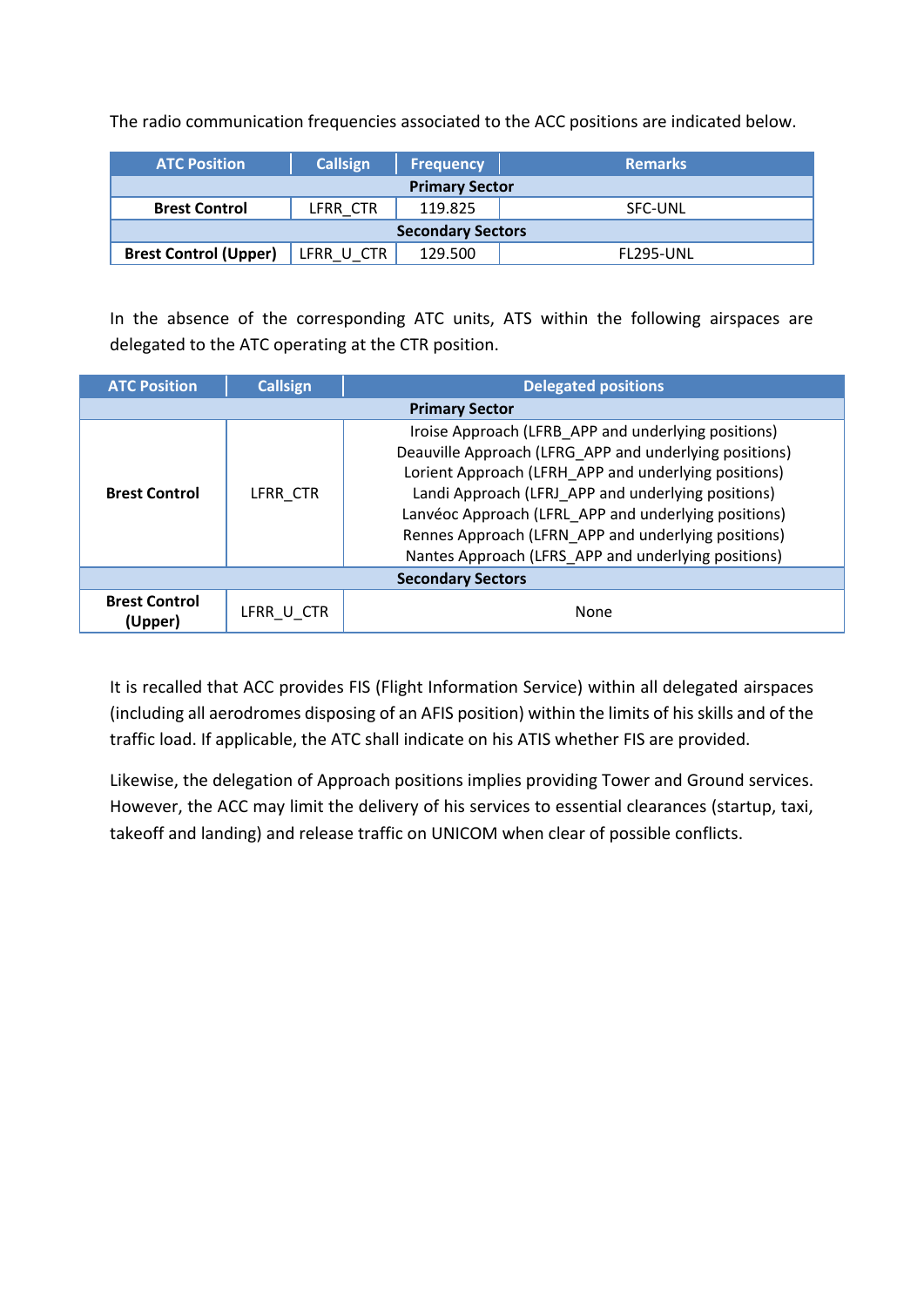#### *3.2 The Approach Units (APP)*

The ATC units in charge of approach airspaces of the Brest FIR, together with delegated airspaces, are indicated below.

| <b>ATC Position</b> | <b>Callsign</b> | <b>Frequency</b> | <b>Controlled</b><br>airspaces                                    | <b>Underlying positions</b>                                                                                                                                          | <b>Delegates airspaces</b>                                                                                                                                              |  |  |  |  |
|---------------------|-----------------|------------------|-------------------------------------------------------------------|----------------------------------------------------------------------------------------------------------------------------------------------------------------------|-------------------------------------------------------------------------------------------------------------------------------------------------------------------------|--|--|--|--|
| <b>Brest Sector</b> |                 |                  |                                                                   |                                                                                                                                                                      |                                                                                                                                                                         |  |  |  |  |
| <b>Iroise</b>       | LFRB_APP        | 119.575          | <b>CTA IROISE</b><br>TMA 1-4, SIV 1-4                             | LFEC_FIS_TWR<br>LFRB_TWR<br>LFRO_FIS_TWR<br>LFRQ_TWR<br>LFRU_FIS_TWR                                                                                                 | Lorient, Landi and Lanvéoc<br>Approaches are delegated to<br>Iroise whenever inactive.<br>TMA 1-3-4 of Iroise are<br>delegated to Landi whenever<br>Iroise is inactive. |  |  |  |  |
| Lorient             | LFRH_APP        | 123.000          | <b>TMA 1-3</b>                                                    | LFRH_TWR                                                                                                                                                             | Lorient Approach is delegated to<br>Iroise whenever inactive                                                                                                            |  |  |  |  |
| Landi $1$           | LFRJ APP        | 122.400          | Approach<br>(MIL)                                                 | LFRJ_TWR                                                                                                                                                             | Landi Approach is delegated to<br>Iroise whenever inactive.<br>TMA 1-3-4 of Iroise are<br>delegated to Landi whenever<br>Iroise is inactive.                            |  |  |  |  |
| Lanvéoc             | LFRL_APP        | 120.600          | <b>TMA 1-2</b><br>(MIL)                                           | LFRL_TWR                                                                                                                                                             | Lanvéoc Approach is delegated<br>to Iroise whenever inactive                                                                                                            |  |  |  |  |
|                     |                 |                  | <b>Deauville Sector</b>                                           |                                                                                                                                                                      |                                                                                                                                                                         |  |  |  |  |
| <b>Deauville</b>    | LFRG_APP        | 120.350          | TMA 1-2, SIV 1a-b                                                 | LFOH_FIS_TWR<br>LFRC_FIS_TWR<br>LFRG_TWR<br>LFRK_TWR                                                                                                                 |                                                                                                                                                                         |  |  |  |  |
|                     |                 |                  | <b>Rennes Sector</b>                                              |                                                                                                                                                                      |                                                                                                                                                                         |  |  |  |  |
| <b>Rennes</b>       | LFRN_APP        | 134.000          | <b>CTA RENNES A-B</b><br>TMA 1-4,<br>SIV Nord,<br>Cotentin et Sud | LFOV_FIS_TWR<br>LFRD_TWR<br>LFRN_TWR<br>LFRT_FIS_TWR                                                                                                                 |                                                                                                                                                                         |  |  |  |  |
|                     |                 |                  | <b>Nantes Sector</b>                                              |                                                                                                                                                                      |                                                                                                                                                                         |  |  |  |  |
| <b>Nantes</b>       | LFRS_APP        | 124.425          | <b>CTA NANTES A-B</b><br>TMA 1-4, SIV 1-4                         | LFEA_FIS_TWR<br>LFEQ_FIS_TWR<br>LFEY_FIS_TWR<br>LFJR_FIS_TWR<br>LFOU_FIS_TWR<br>LFRE_FIS_TWR<br>LFRI_FIS_TWR<br>LFRM_FIS_TWR<br>LFRS TWR<br>LFRV_FIS_TWR<br>LFRZ_TWR | SIV 1 La Rochelle, SIV 2.1 Nantes<br>and SIV 4 Nantes are concerned<br>by airspace delegations defined<br>within the LOA-FR-LFBB-LFRR                                   |  |  |  |  |

1. Whenever Landi and Iroise Approach are opened together, Landi Approach is only responsible for military traffics in its sector. Civil traffics remain under the responsibility of Iroise Approach.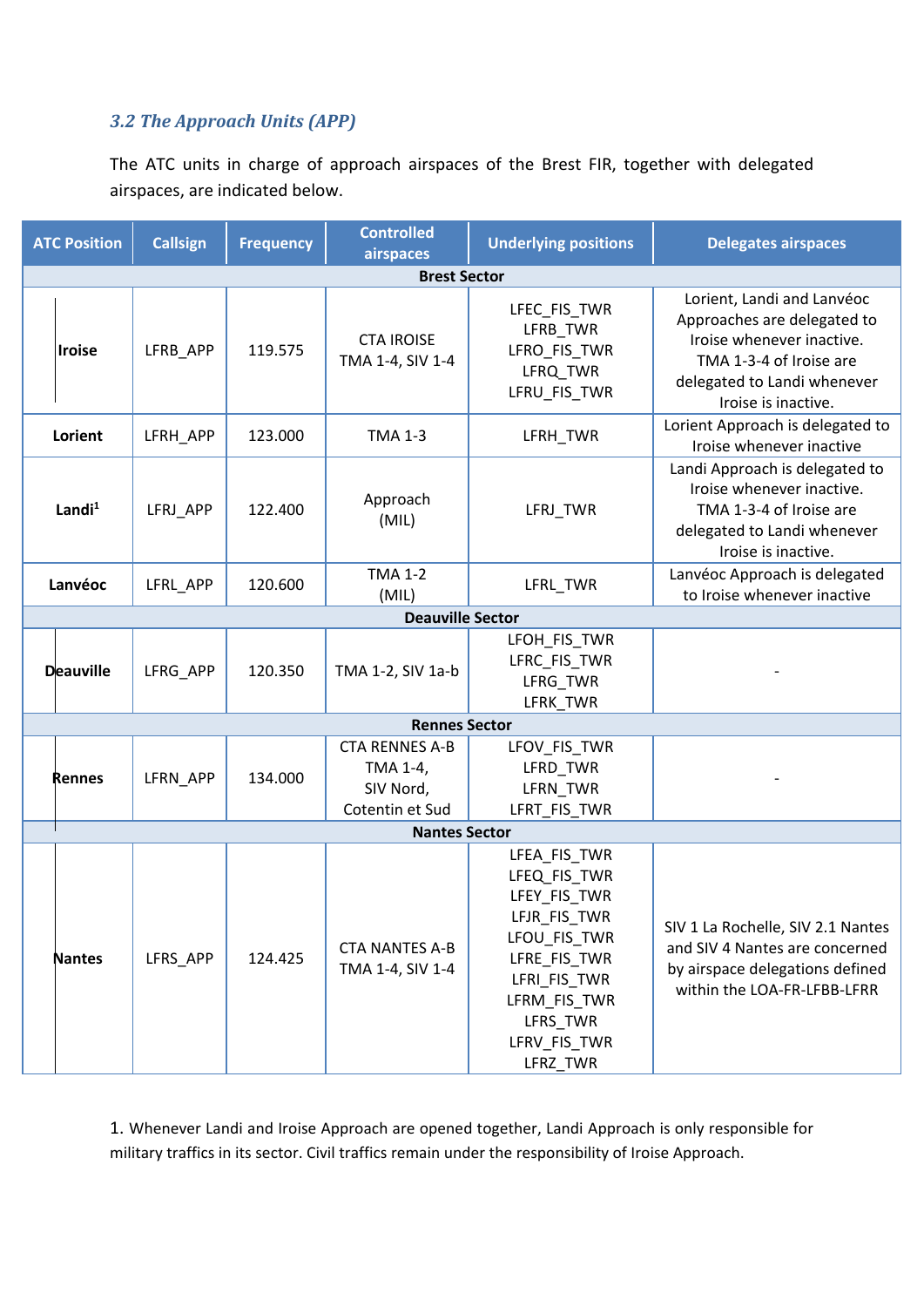# *3.3 The Airport Units (TWR, GND, DEL)*

| <b>ATC Position</b>  | <b>Callsign</b> | <b>Frequency</b> | <b>Remarks</b>                   |
|----------------------|-----------------|------------------|----------------------------------|
| <b>Belle Ile</b>     | LFEA FIS TWR    | 118.750          |                                  |
| <b>Ouessant</b>      | LFEC_FIS_TWR    | 118.100          |                                  |
| Quiberon             | LFEQ_FIS_TWR    | 119.600          |                                  |
| Ile d'Yeu            | LFEY FIS TWR    | 118.905          |                                  |
| <b>Angers</b>        | LFJR FIS TWR    | 124.700          |                                  |
| Le Havre             | LFOH_FIS_TWR    | 135.205          | Controls HHAV (Le Havre CH)      |
| <b>Cholet</b>        | LFOU_FIS_TWR    | 120.405          |                                  |
| Laval                | LFOV_FIS_TWR    | 120.805          |                                  |
| <b>Bretagne</b>      | LFRB_TWR        | 120.100          |                                  |
| Cherbourg            | LFRC_FIS_TWR    | 119.625          | Controls HCHE (Cherbourg CH)     |
| <b>Dinard</b>        | LFRD_TWR        | 120.150          | Controls HSTM (Saint Malo CH)    |
| La Baule             | LFRE_FIS_TWR    | 121.400          |                                  |
| <b>Deauville</b>     | LFRG_TWR        | 118.300          |                                  |
| Lorient              | LFRH_TWR        | 122.700          | Restricted access.               |
|                      | LFRH_GND        | 119.700          | Controls HLOR (Lorient CH)       |
| La Roche sur Yon     | LFRI_FIS_TWR    | 119.900          |                                  |
| Landi                | LFRJ_TWR        | 119.200          | Reserved government services     |
| Caen                 | LFRK TWR        | 134.525          | Controls HCAE (Caen CH)          |
| Lanvéoc              | LFRL_TWR        | 123.200          | Reserved government services     |
| Le Mans              | LFRM_FIS_TWR    | 125.900          |                                  |
| <b>Rennes</b>        | LFRN_TWR        | 120.500          |                                  |
|                      | LFRN_GND        | 121.725          |                                  |
| Lannion              | LFRO_FIS_TWR    | 118.400          | $\overline{\phantom{a}}$         |
| Quimper              | LFRQ TWR        | 118.625          |                                  |
| <b>Nantes</b>        | LFRS_TWR        | 118.650          | Controls HNQM (Nantes CH)        |
|                      | LFRS_GND        | 121.655          |                                  |
| <b>Saint Brieuc</b>  | LFRT_FIS_TWR    | 118.450          | Controls HSTB (Saint Brieuc CH)  |
| <b>Morlaix</b>       | LFRU_FIS_TWR    | 118.500          |                                  |
| <b>Vannes</b>        | LFRV_FIS_TWR    | 122.600          |                                  |
| <b>Saint Nazaire</b> | LFRZ_TWR        | 118.950          | Controls HSTN (Saint Nazaire CH) |

The ATC units in charge of airport airspaces within the Brest FIR are indicated below.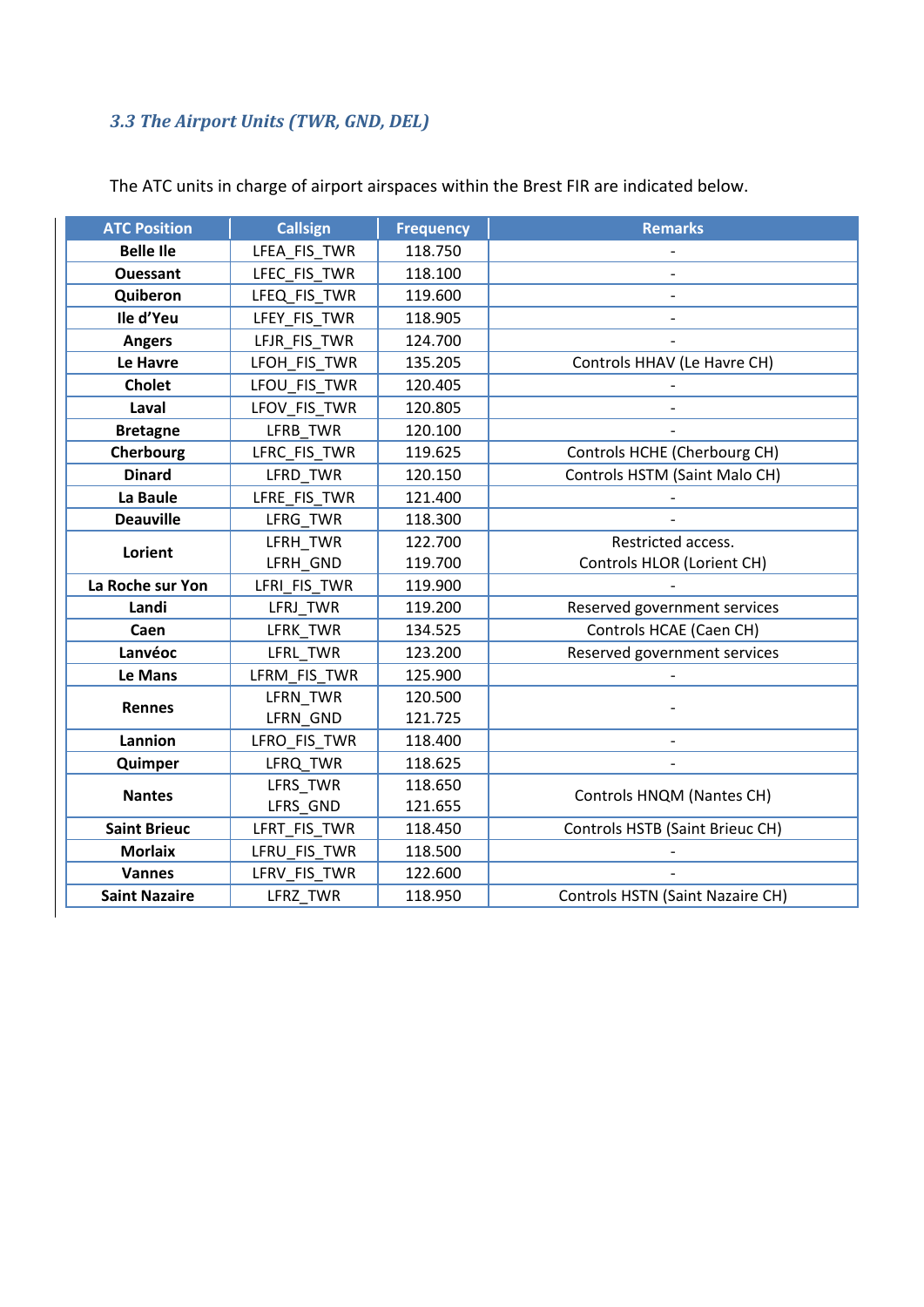## **4. Coordination procedures**

Coordination procedures between Brest ACC and underlying Approach positions are defined as follows. They represent a general framework that does not replace the coordination between ATC. Any coordination procedure not mentioned in this LoA must be established on a case-by-case basis. Likewise, coordination between Approach and Tower (initial climb whenever it is not published, go around procedure, multidirectional departures OMNI, VFR entry/exit, etc.) is left to ATC initiative.

| <b>ATC Position</b>                          | <b>Callsign</b> | <b>AD</b> | <b>Departure/Arrival</b>             | <b>Cleared FL</b> | <b>Cleared DCT</b> |  |  |  |
|----------------------------------------------|-----------------|-----------|--------------------------------------|-------------------|--------------------|--|--|--|
| Departures (LFXX_APP $\rightarrow$ LFRR_CTR) |                 |           |                                      |                   |                    |  |  |  |
| <b>Iroise Approach</b>                       | LFRB APP        |           |                                      | FL190             |                    |  |  |  |
| <b>Deauville</b><br>Approach                 | LFRG APP        |           |                                      | FL80              |                    |  |  |  |
| <b>Lorient Approach</b>                      | LFRH APP        |           |                                      | FL190             |                    |  |  |  |
| Landi Approach                               | LFRJ APP        |           |                                      | FL190             |                    |  |  |  |
| Lanvéoc Approach                             | LFRL APP        |           |                                      | FL190             | First en-route FIX |  |  |  |
|                                              |                 |           | North                                | FL190             |                    |  |  |  |
| <b>Rennes Approach</b>                       | LFRN APP        |           | South<br><b>Transfer to LFRS APP</b> | FL110             |                    |  |  |  |
| <b>Nantes Approach</b>                       | LFRS APP        |           |                                      | FL190             |                    |  |  |  |

| <b>ATC Position</b>                        | <b>Callsign</b> | <b>AD</b>   | <b>Departure/Arrival</b> | <b>Cleared FL</b> | <b>Cleared DCT</b> |  |  |  |
|--------------------------------------------|-----------------|-------------|--------------------------|-------------------|--------------------|--|--|--|
| Arrivals (LFRR_CTR $\rightarrow$ LFXX_APP) |                 |             |                          |                   |                    |  |  |  |
|                                            |                 | <b>LFEC</b> |                          |                   | OSA (351.0)        |  |  |  |
|                                            |                 |             | Runway 23                |                   | EC406              |  |  |  |
|                                            |                 |             | Runway 05                |                   | EC506              |  |  |  |
|                                            |                 |             | <b>ANLEV</b>             |                   | <b>SOPEX</b>       |  |  |  |
|                                            |                 |             | <b>LENSU</b>             | <b>FL200</b>      |                    |  |  |  |
|                                            | LFRB_APP        | <b>LFRB</b> | <b>QPR</b>               |                   | ARE                |  |  |  |
|                                            |                 |             | <b>ROSPO</b>             |                   | <b>BODIL</b>       |  |  |  |
| <b>Iroise Approach</b>                     |                 |             | <b>QPR</b>               |                   |                    |  |  |  |
|                                            |                 | <b>LFRO</b> | Runway 29                |                   | LN (345.0)         |  |  |  |
|                                            |                 |             |                          |                   | RO406              |  |  |  |
|                                            |                 | <b>LFRQ</b> | GU (338.0)               |                   |                    |  |  |  |
|                                            |                 |             | ARE                      |                   | RQ (380.0) or IAF  |  |  |  |
|                                            |                 |             | <b>ROSPO</b>             |                   |                    |  |  |  |
|                                            |                 | LFRU        | Runway 22                |                   | <b>MOLOV</b>       |  |  |  |
|                                            |                 |             | Runway 04                |                   | <b>MOBRU</b>       |  |  |  |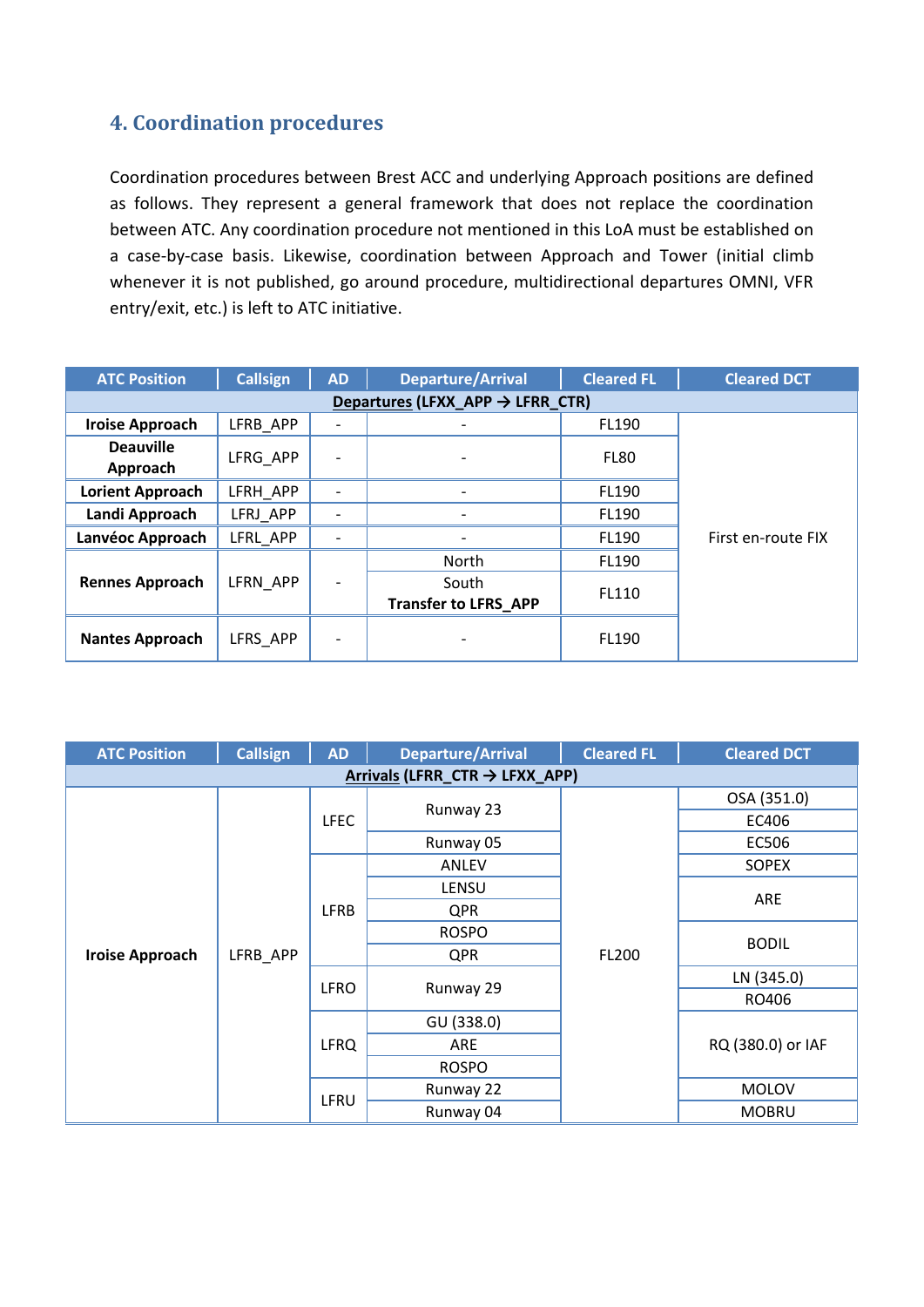| <b>ATC Position</b>            | <b>Callsign</b> | <b>AD</b>   | <b>Departure/Arrival</b> | <b>Cleared FL</b>        | <b>Cleared DCT</b>    |  |  |  |
|--------------------------------|-----------------|-------------|--------------------------|--------------------------|-----------------------|--|--|--|
| Arrivals (LFRR_CTR → LFXX_APP) |                 |             |                          |                          |                       |  |  |  |
|                                |                 | <b>LFOH</b> | Runway 22                |                          | <b>USAPI</b>          |  |  |  |
|                                |                 |             |                          |                          | LHO (346.0)           |  |  |  |
|                                |                 |             | Runway 04                |                          | GANPU                 |  |  |  |
|                                |                 |             |                          |                          | MP (373.0)            |  |  |  |
| <b>Deauville</b>               |                 | <b>LFRC</b> | Runway 28                |                          | <b>UVRAN</b>          |  |  |  |
| Approach                       | LFRG APP        |             |                          | <b>FL90</b>              | <b>DIRKO</b>          |  |  |  |
|                                |                 | <b>LFRG</b> | Runway 12                |                          | ABAMU                 |  |  |  |
|                                |                 |             | Runway 30                |                          | <b>DVL</b>            |  |  |  |
|                                |                 |             | NEVIL/LUSIT/BERNO/DPE    |                          | CAN                   |  |  |  |
|                                |                 | <b>LFRK</b> | Runway 13                |                          | <b>XASUD</b>          |  |  |  |
|                                |                 |             | Runway 31                |                          |                       |  |  |  |
|                                |                 |             | ARE/Runway 25            |                          |                       |  |  |  |
|                                |                 |             | LENSU/Runway 25          |                          | <b>KERAK or LALMO</b> |  |  |  |
|                                |                 |             | <b>BAGAD/Runway 25</b>   |                          |                       |  |  |  |
|                                |                 |             | QPR/Runway 25            |                          | LOR (359.0)           |  |  |  |
| <b>Lorient Approach</b>        | LFRH APP        | <b>LFRH</b> | ARE/Runway 07            | FL200                    |                       |  |  |  |
|                                |                 |             | LENSU/Runway 07          |                          |                       |  |  |  |
|                                |                 |             | BAGAD/Runway 07          |                          |                       |  |  |  |
|                                |                 |             | QPR/Runway 07            |                          | LIRMA                 |  |  |  |
|                                |                 |             | ADSET/Runway 07          |                          |                       |  |  |  |
|                                |                 |             | Runway 08                |                          | LUMEV                 |  |  |  |
| Landi Approach                 | LFRJ_APP        | <b>LFRJ</b> | Runway 26                | FL200                    | <b>KERVE</b>          |  |  |  |
|                                |                 |             |                          |                          | <b>OBIMO</b>          |  |  |  |
| Lanvéoc Approach               | LFRL_APP        | LFRL        |                          | $\overline{\phantom{a}}$ |                       |  |  |  |
|                                |                 |             |                          |                          | <b>OV404</b>          |  |  |  |
|                                |                 | LFOV        | Runway 32                |                          | LA (401.0)            |  |  |  |
|                                |                 |             | Runway 14                |                          | OV706                 |  |  |  |
|                                |                 |             |                          |                          | <b>DIN</b>            |  |  |  |
|                                |                 |             | Runway 35                |                          | EVREN                 |  |  |  |
|                                |                 | LFRD        |                          |                          | <b>ADIDI</b>          |  |  |  |
| <b>Rennes Approach</b>         | LFRN_APP        |             | Runway 17                | FL200                    | <b>ERTUN</b>          |  |  |  |
|                                |                 | LFRN        | DIN/UPALO                |                          | <b>LUVOP</b>          |  |  |  |
|                                |                 |             | PEPAL                    |                          | SAMPO                 |  |  |  |
|                                |                 |             | <b>GILRA</b>             |                          | SAMPO                 |  |  |  |
|                                |                 | <b>LFRT</b> |                          |                          | SB (353.0)            |  |  |  |
|                                |                 |             |                          |                          | ARLOR                 |  |  |  |